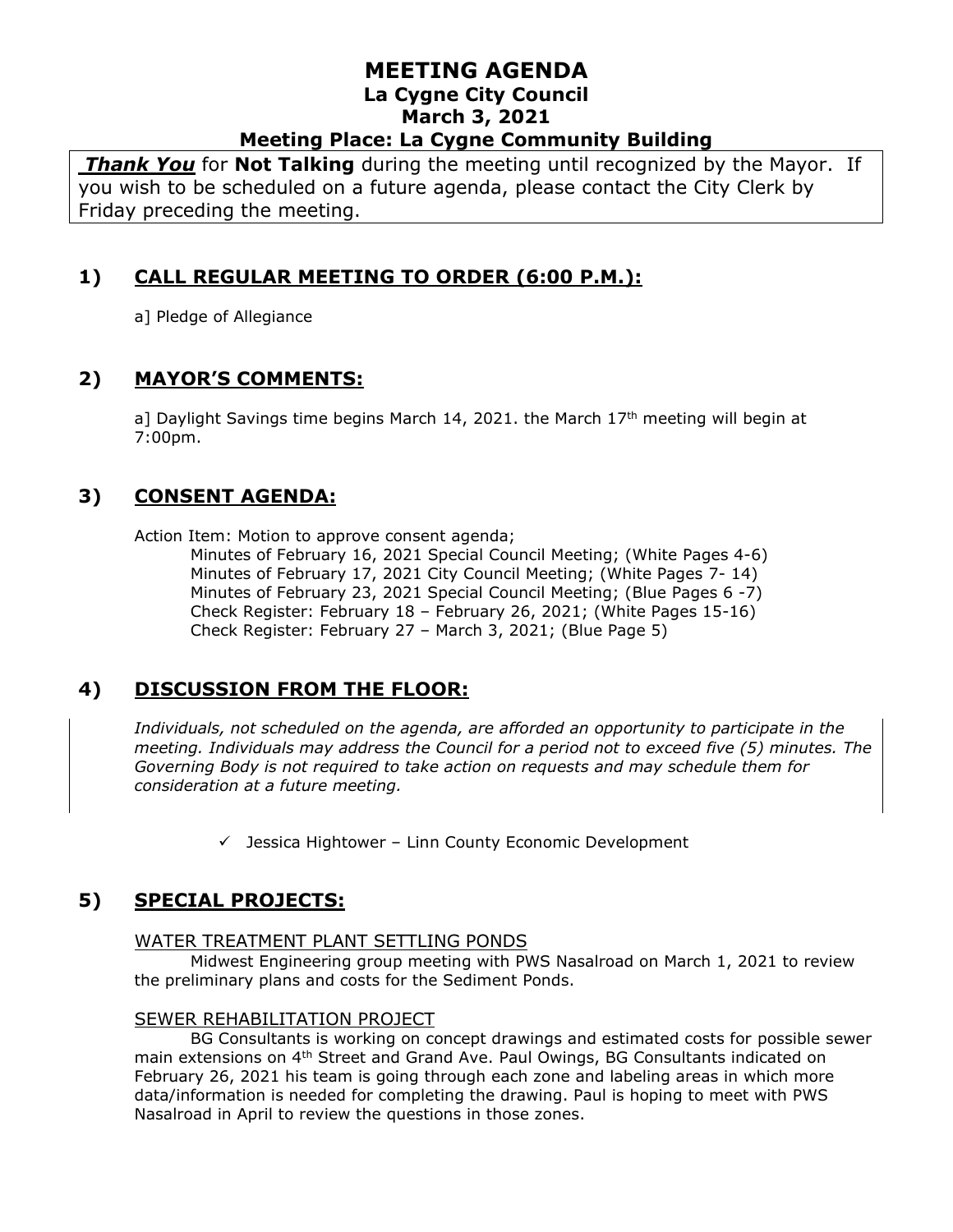#### **5) SPECIAL PROJECTS CONTINUED:**

#### KDOT CCLIP

No updates at this time.

## **6) REPORTS OF CITY OFFICERS:**

- $\checkmark$  City Attorney Burton Harding
- $\checkmark$  Police Chief & Codes Officer Tina Fenoughty (Blue Page 11)
- $\checkmark$  Codes Officer Allison Fox (Blue Page 12)
	- a) Codes update.
	- b) Condemnation  $-602$  N. 5<sup>th</sup> St
	- c) Resolution NO.\_\_\_\_ for a Public Hearing on Abatement (Blue Page 13)
- $\checkmark$  Public Works Department Dan Nasalroad (Blue Page 8)
	- a) Purchase Order 2021-4 for (2) 6" Check Valves revised (Blue Page 9-10)
- ✓ Fire Chief Dan Nasalroad
- $\checkmark$  City Clerk Jodi Wade (Blue Page 14-15)

# **7) REPORTS OF COUNCIL COMMITTEES:**

- a] Water & Gas--------------------------------------- Danny Curtis ------- Keith Stoker
	- ✓ CC Wade received a certified letter from the KS Attorney General's office. CC Wade submitted the requested information regarding an investigation of natural gas pricing during state of disaster emergency. (Blue Pages 16-18)
	- $\checkmark$  CC Wade has been in conversation with KMGA, Gilmore & Bell Bond Counsel, and financial institutions regarding options for municipalities required to make "spike" payment.
	- $\checkmark$  HB 2429 to create a low-interest loan program for a city to borrow from the state. Loan would be paid back over a 10-year period, with an interest rate 2% below the market rate as per K.S.A. 75-4237. This loan would be only for repayment due to extraordinary costs, not for normal operating expenses. (Blue Page 19)
	- $\checkmark$  Resolution No. \_\_\_\_ temporarily prohibiting utility penalties. (Blue Pages 20)
- b] Street ---------------------------------------------Jerome Mitzner------James Thies
	- $\checkmark$  (Postponed until Fall 2021) RFP for Stormwater Master Planning.
	- $\checkmark$  (In Committee review) Follow up regarding the water pooling on the corner of Broadway and Chestnut street next to the La Cygne Library. The Committee is scheduled to meet with the La Cygne Library team on Wednesday, March  $10<sup>th</sup>$  at 5:30pm.
	- $\checkmark$  Jerome Mitzner attended the Planning & Zoning Public special meeting on February 25, 2021 regarding Article 22. Planning & Zoning scheduled a workshop for March 4, 2021 at 7pm regarding Article 22.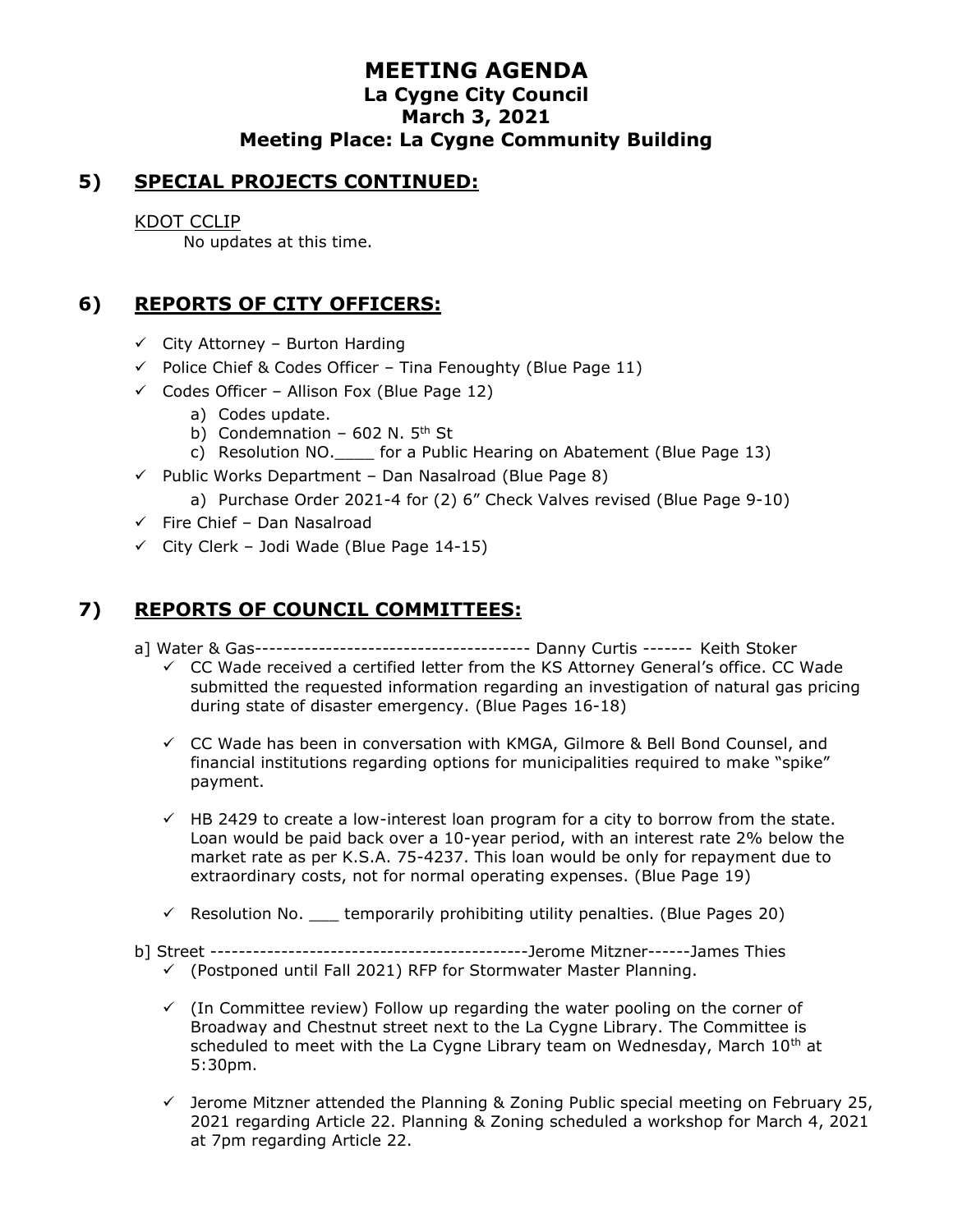#### **7) REPORTS OF COUNCIL COMMITTEES CONTINUED:**

- c] Sewer----------------------------------------------James Thies ---------Thomas Capp
- d] Park------------------------------------------------Danny Curtis ------- Thomas Capp
- e] Cemetery------------------------------------------Danny Curtis ------- Thomas Capp
- $\checkmark$  (In Committee review) Chapter XI. Public Property, Article 1. Cemetery regulations
- f] Public Safety---------------------------------------Jerome Mitzner------ Keith Stoker
- g] Community Building------------------------------ James Thies ---------Danny Curtis
	- $\checkmark$  Rental of the Community Building to the Public.
	- $\checkmark$  City Hall status of open door to the Public.
- h] Employee Relations & Training------------------ Jerome Mitzner ----- Keith Stoker  $\checkmark$  (Postponed until Spring 2021) Ethics/Public Service Training.
	- $\checkmark$  Potential City Officials training on March 19, 2021 sponsored by Lauber Municipal Law, LLC. Further information to be received next week.

# **8) SPECIAL COMMITTEE REPORTS:**

- a] Emergency Management None
- b] Swanfest Committee Chamber of Commerce is looking for volunteers to help with Swanfest.
- c] Planning & Zoning Commission unapproved minutes February 11, 2021 (At the Table)
- d] La Cygne Community Park Board None

#### **9) UNFINISHED BUSINESS:**

a] Ordinance No. \_\_\_ annexing land to the City of La Cygne, Kansas – **TABLED UNTIL March 17, 2021 meeting.**

b] Resolution No. 02-17 regarding maintenance of streets within the Linn County Industrial Park, La Cygne, Kansas. **TABLED UNTIL March 17, 2021 meeting.**

c] Employee Policy & Guidelines: Employee Pay scales and evaluation procedures for the City of La Cygne. **Tabled until Summer 2021**.

#### **10) NEW BUSINESS:**

a] Water Conservation plan review. **postponed until Summer 2021.**

b] Contractor-Client service agreement with Bartlett and West, Topeka, KS for engineer review of the existing sewer lagoon facilities for capacity and conditions for future growth. (Gold Pages at the Table).